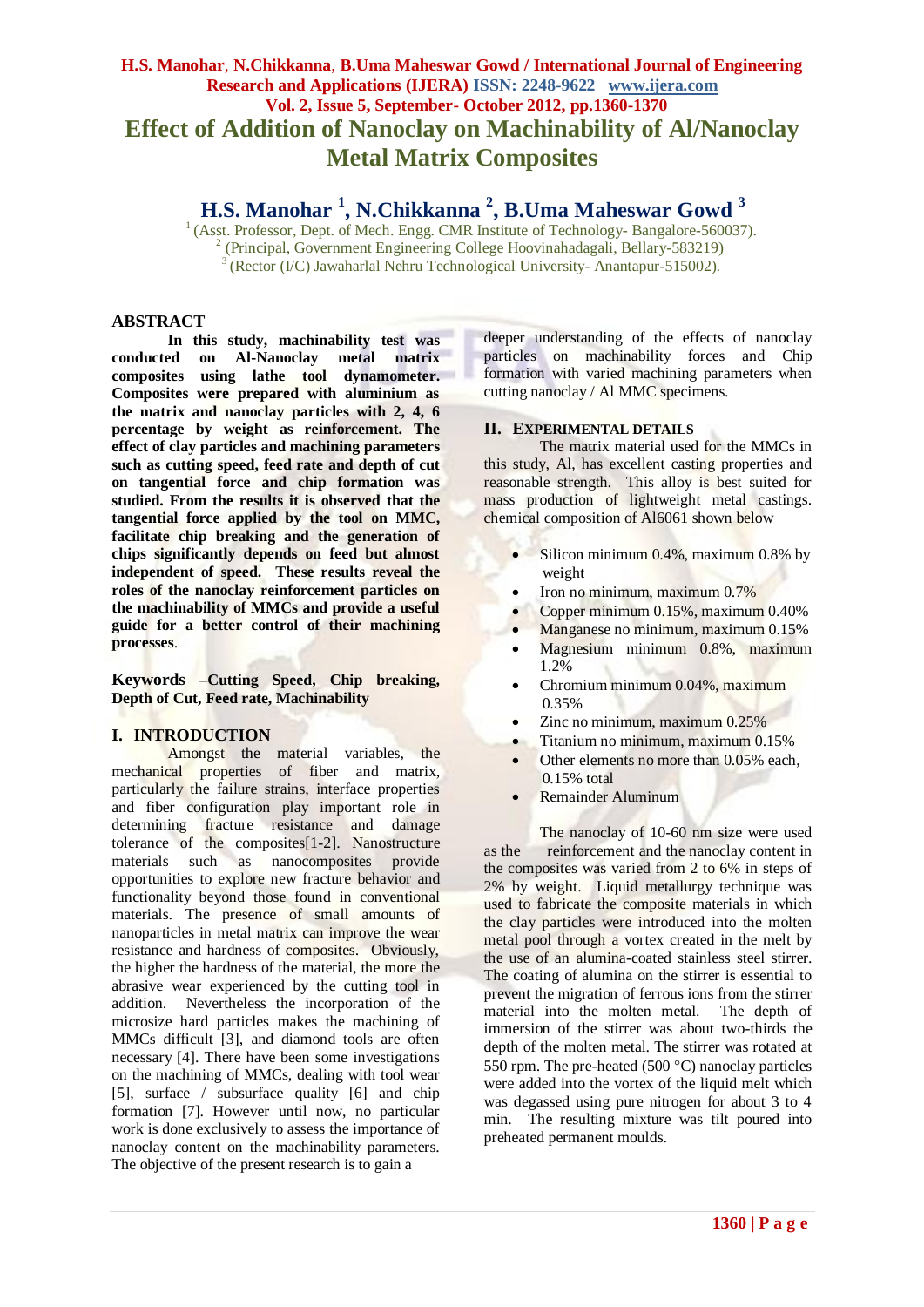## **III. MACHINABILITY TEST**



#### **Fig. 1. Experimental set up**

Machinability test was carried out by turning the specimens in a CNC lathe. The cutting speeds selected were 200, 315, 400 and 500 rpm. The depth of cut was 0.2, 0.5, 0.8 and 1 mm and the feed-rates were 0.1, 0.2, 0.32 and 0.4 mm/rev. The cutting forces (namely, the tangential, axial and radial forces) in three perpendicular directions were measured by means of a computer interfaced dynamometer on which cutting tool was mounted. The cutting tool material was high-speed carbide tool. The tool signature is follows

| Brake rake angle    | $8^\circ$      |
|---------------------|----------------|
| Side rake angle     | $20.5^\circ$   |
| End clearance angle | $12^{\circ}$   |
| Side cutting angle  | $10^{\circ}$   |
| Slide cutting angle | $75^\circ$     |
| End cutting angle   | $80^\circ$     |
| Nose radius         | $1 \text{ mm}$ |

The number of chips produced per gram of the material removed was counted.

## **IV. RESULTS**

Because of the large volume of results obtained, only the values of the tangential cutting force for various cutting speeds, federates and depth of cut are presented. The axial and radial cutting forces were consistently more or less proportional to

the tangential cutting force and are therefore not reported.

Fig.2. shows the results for the machining of plain aluminium at depths of cut of  $0.2$ ,  $0.5$ ,  $0.8$  and  $1$  mm respectively. It can be seen that there is a general trend of increase in tangential cutting force with increase in cutting Speed. The cutting force also tends to increase as federate or depth of cut is increased.

The few anomalous cases can be attributed to experimental error. The same trend can be seen in Figs.3, 4,and 5 for composites with 2, 4 and 6% nanoclay reinforcement. i.e tangential cutting force increases with increase in cutting speed, federate and depth of cut.

The number of chips produced per gram when machining the composites under specified conditions, increases with the increase of amount of nanoclay in the composites as shown in the Fig. 6 The nanoclay particulate apparently introduces discontinuities in the material and act as stress raisers, There by resulting in the frequent fracture of chips during machining.

The production of small chips is one of the criteria of good machinability since very long chips have a tendency to wrap around the tool at high machining speeds limiting the rate of machining; the aluminum industry is constantly in need of fast machining alloys.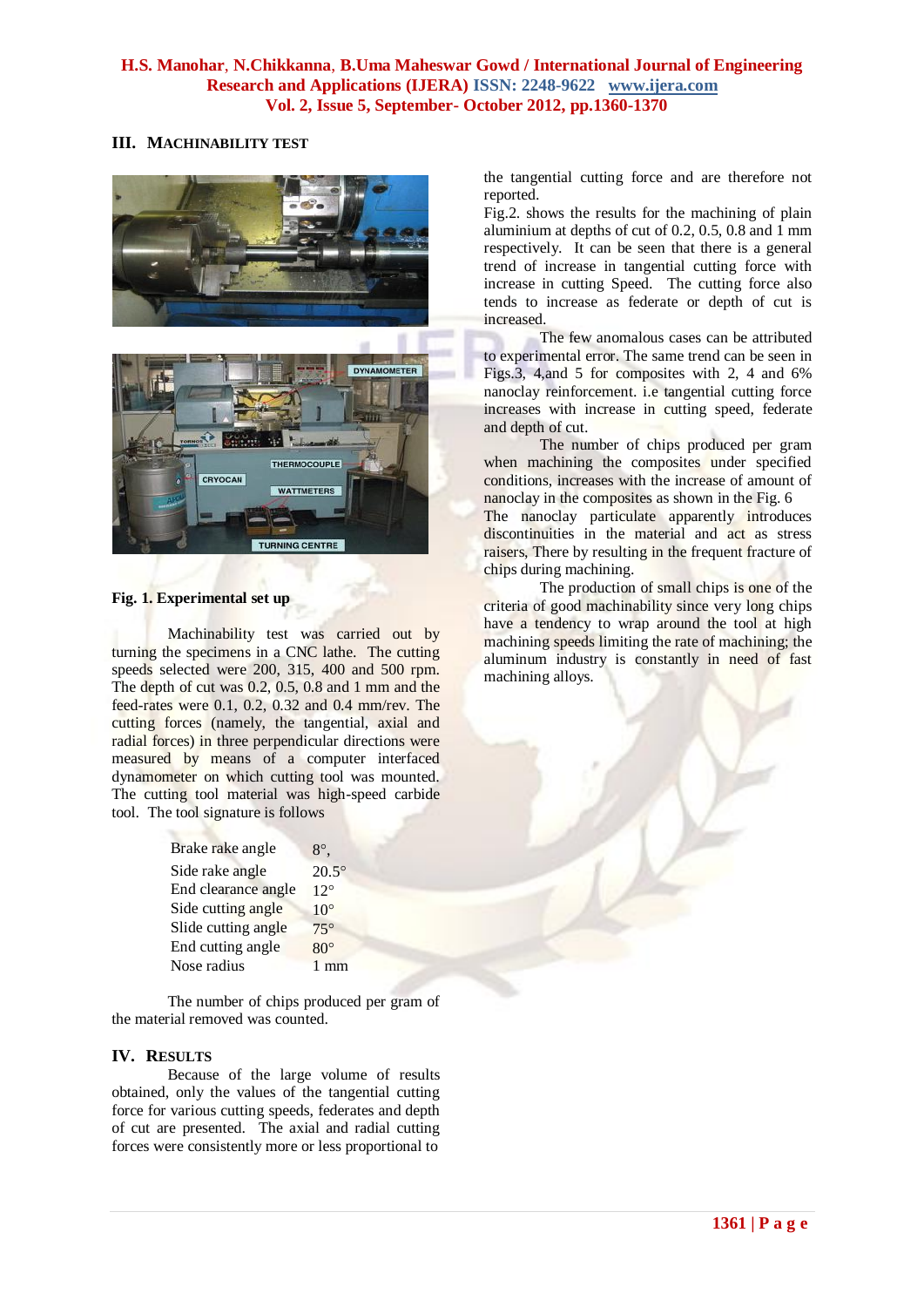

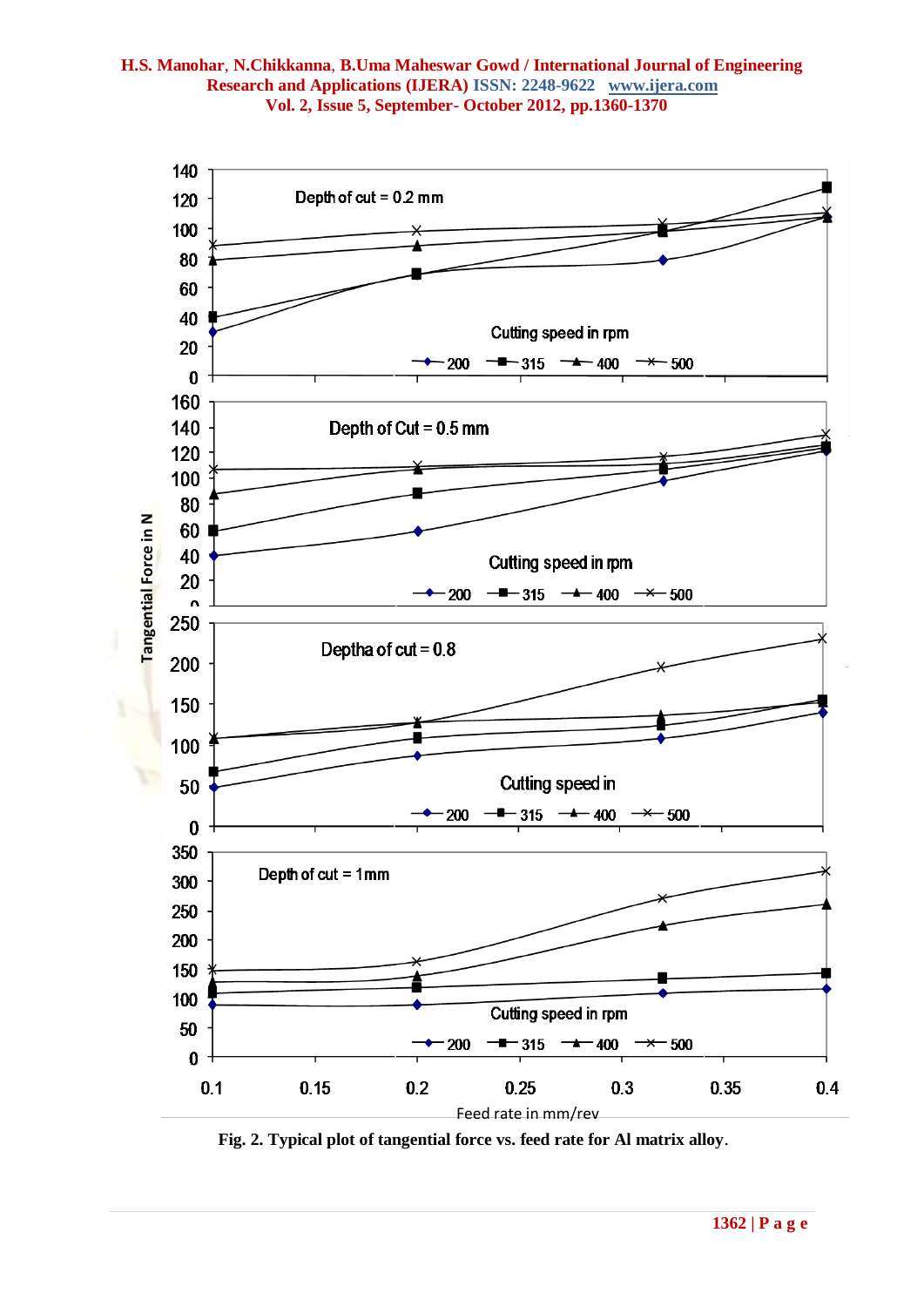

**Fig. 3. Typical plot of tangential force vs. feed rate for Al/2% nanoclay**

 **Composites.**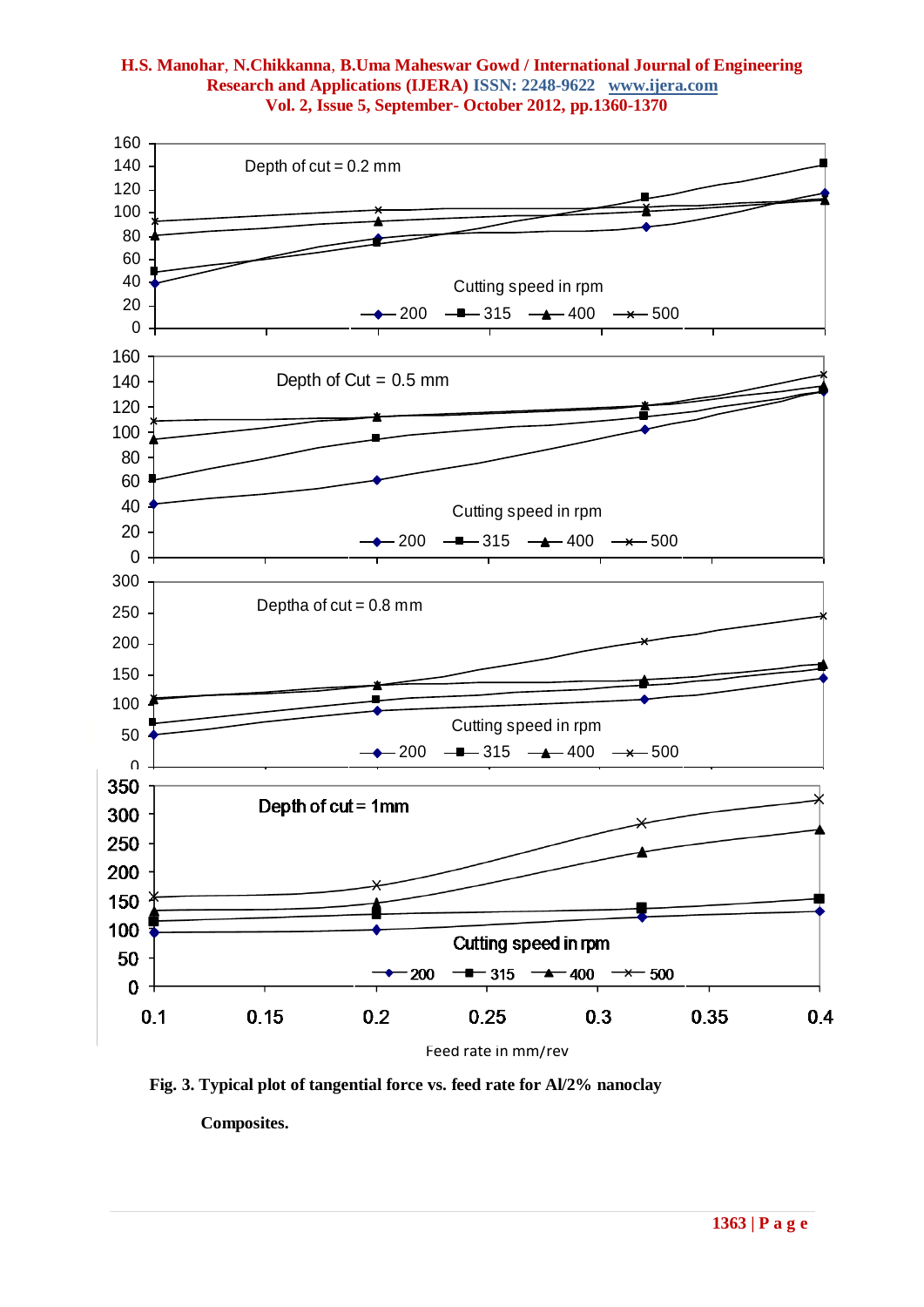

**Fig. 4. Typical plot of tangential force vs. feed rate for Al/4% nanoclay**

 **Composites.**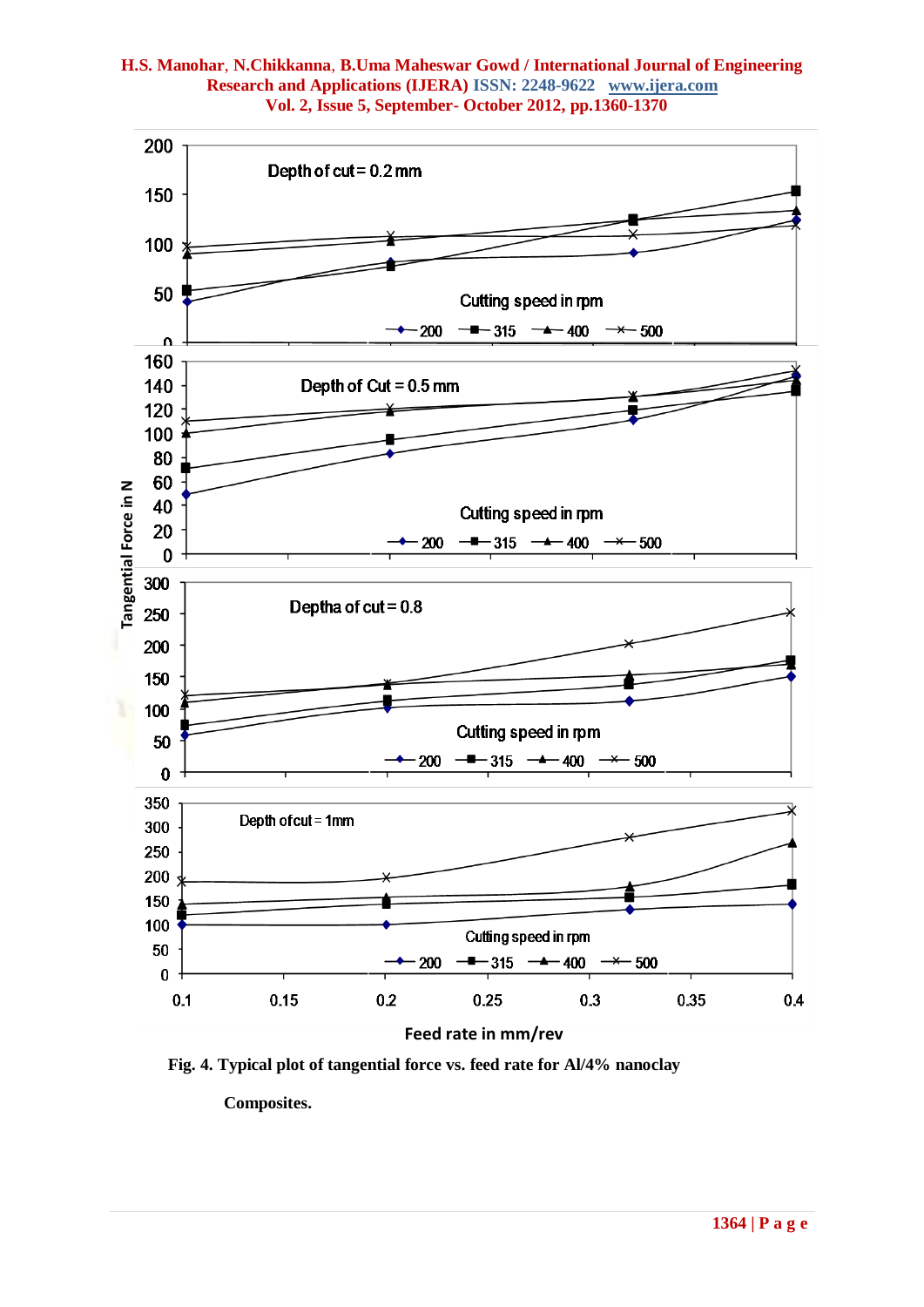

**Feed rate in mm/rev**

**Fig. 5. Typical plot of tangential force vs. feed rate for Al/6% nanoclay composites.**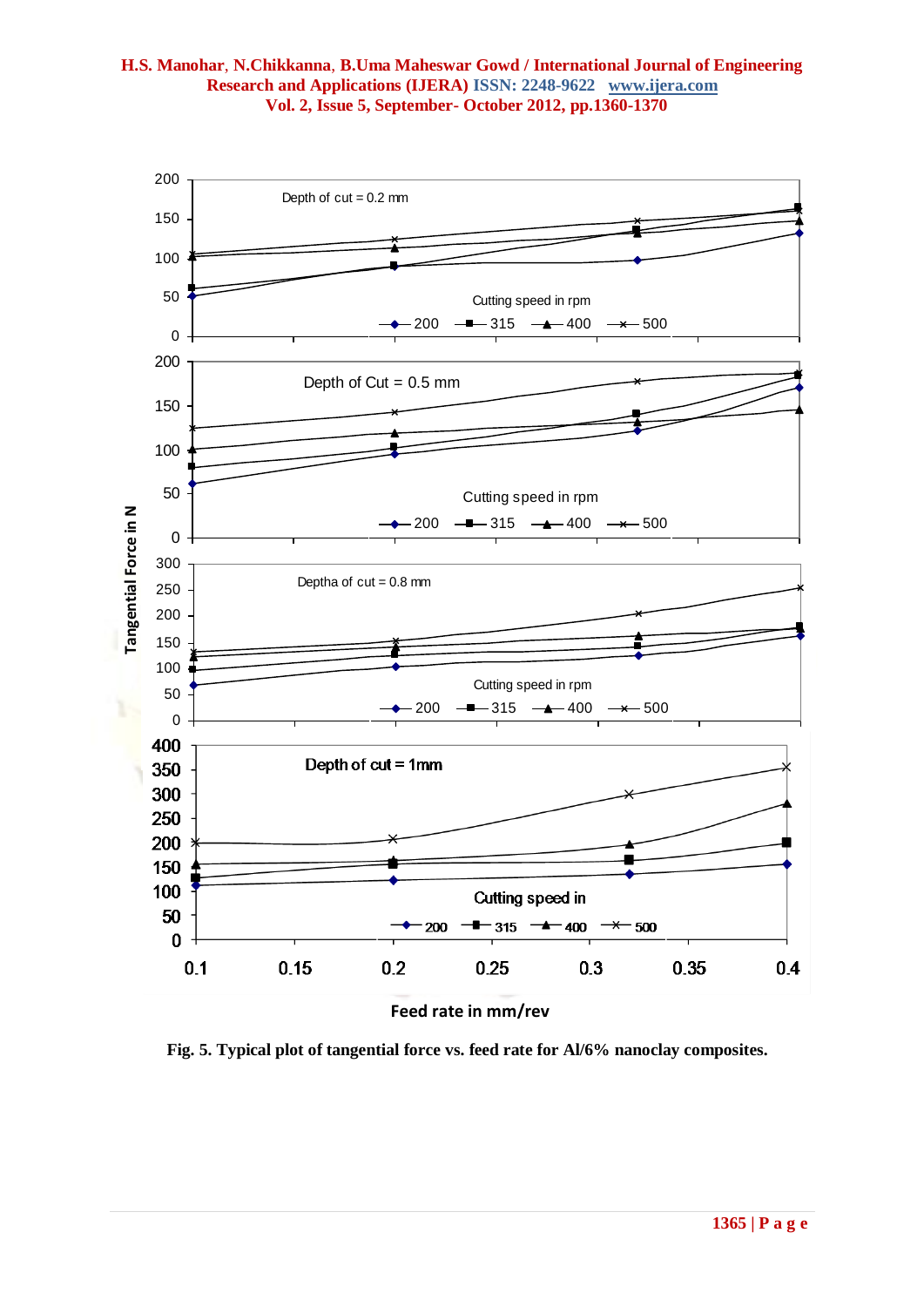

 **Fig. 6 Number of chips per gram of nanoclay dispersed in Al MMCs as a function of speed.**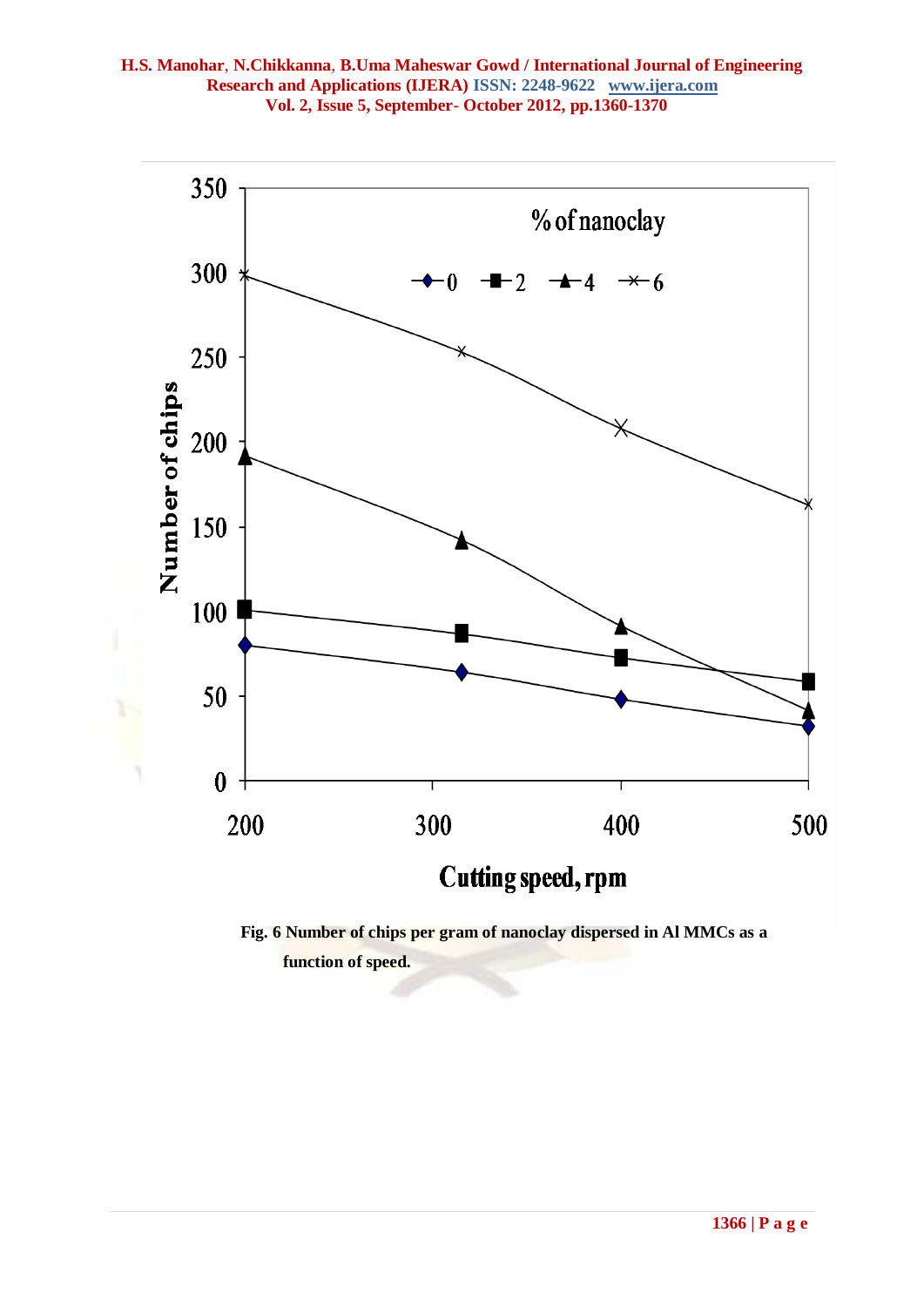| Table 1. Experimentally obtained machining force (Tangential force) for Al matrix and<br><b>Al/nanoclay MMCs</b> |                        |     |      |     |                |     |      |     |                |     |      |     |                |     |      |     |
|------------------------------------------------------------------------------------------------------------------|------------------------|-----|------|-----|----------------|-----|------|-----|----------------|-----|------|-----|----------------|-----|------|-----|
| Specimen                                                                                                         | Al matrix alloy        |     |      |     | Al/2% nanoclay |     |      |     | Al/4% nanoclay |     |      |     | Al/6% nanoclay |     |      |     |
| Feed rate<br>mm/sec                                                                                              | 0.1                    | 0.2 | 0.32 | 0.4 | 0.1            | 0.2 | 0.32 | 0.4 | 0.1            | 0.2 | 0.32 | 0.4 | 0.1            | 0.2 | 0.32 | 0.4 |
| Speed,<br>rpm                                                                                                    | Dept of $cut = 0.2$ mm |     |      |     |                |     |      |     |                |     |      |     |                |     |      |     |
| 200                                                                                                              | 29                     | 69  | 78   | 108 | 39             | 78  | 88   | 117 | 42             | 82  | 92   | 125 | 52             | 89  | 98   | 132 |
| 315                                                                                                              | 39                     | 69  | 98   | 128 | 49             | 73  | 113  | 142 | 53             | 78  | 125  | 154 | 62             | 90  | 135  | 164 |
| 400                                                                                                              | 79                     | 88  | 98   | 108 | 81             | 93  | 101  | 112 | 91             | 104 | 125  | 135 | 102            | 113 | 132  | 148 |
| 500                                                                                                              | 88                     | 98  | 103  | 111 | 93             | 103 | 105  | 113 | 97             | 108 | 109  | 119 | 105            | 125 | 148  | 160 |
| Dept of cut = $0.5$ mm                                                                                           |                        |     |      |     |                |     |      |     |                |     |      |     |                |     |      |     |
| 200                                                                                                              | 39                     | 59  | 98   | 122 | 42             | 62  | 102  | 132 | 50             | 84  | 112  | 148 | 62             | 95  | 121  | 170 |
| 315                                                                                                              | 59                     | 88  | 108  | 124 | 62             | 94  | 112  | 132 | 71             | 95  | 120  | 135 | 80             | 102 | 140  | 183 |
| 400                                                                                                              | 88                     | 108 | 112  | 126 | 94             | 112 | 121  | 136 | 101            | 119 | 131  | 145 | 101            | 119 | 131  | 145 |
| 500                                                                                                              | 108                    | 110 | 118  | 134 | 109            | 112 | 121  | 145 | 111            | 121 | 131  | 152 | 125            | 142 | 178  | 188 |
| Dept of $cut = 0.8$ mm                                                                                           |                        |     |      |     |                |     |      |     |                |     |      |     |                |     |      |     |
| 200                                                                                                              | 49                     | 88  | 108  | 141 | 52             | 92  | 109  | 145 | 59             | 102 | 112  | 152 | 68             | 103 | 125  | 163 |
| 315                                                                                                              | 69                     | 108 | 125  | 157 | 72             | 108 | 132  | 161 | 74             | 112 | 138  | 178 | 98             | 125 | 141  | 179 |
| 400                                                                                                              | 108                    | 128 | 137  | 154 | 109            | 132 | 143  | 167 | 111            | 138 | 154  | 171 | 123            | 141 | 163  | 178 |
| 500                                                                                                              | 108                    | 128 | 195  | 231 | 112            | 132 | 203  | 245 | 121            | 142 | 204  | 254 | 132            | 154 | 205  | 255 |
| Dept of $cut = 1$ mm                                                                                             |                        |     |      |     |                |     |      |     |                |     |      |     |                |     |      |     |
| 200                                                                                                              | 88                     | 89  | 110  | 117 | 93             | 98  | 121  | 132 | 101            | 102 | 132  | 142 | 111            | 121 | 135  | 154 |
| 315                                                                                                              | 108                    | 119 | 132  | 144 | 115            | 125 | 136  | 154 | 121            | 142 | 158  | 181 | 128            | 154 | 162  | 198 |
| 400                                                                                                              | 128                    | 137 | 225  | 261 | 132            | 145 | 234  | 275 | 142            | 158 | 178  | 270 | 154            | 163 | 197  | 281 |
| 500                                                                                                              | 147                    | 164 | 271  | 318 | 156            | 175 | 284  | 325 | 188            | 195 | 281  | 332 | 198            | 205 | 298  | 354 |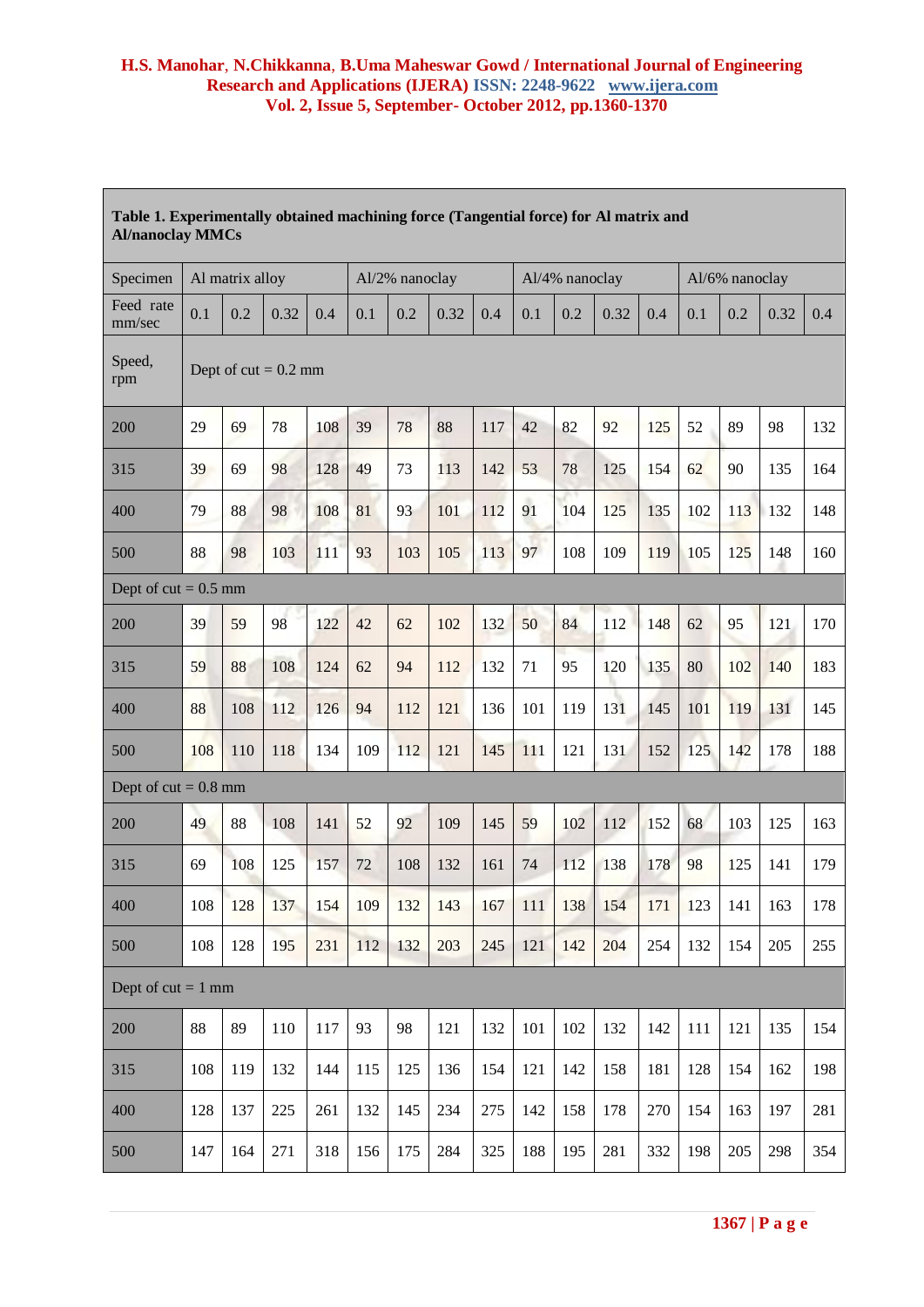| Table 2. Number of chips/gram formation during machining of Al matrix and Al/nanoclay<br><b>MMCs</b> |                        |     |      |     |                |     |      |     |     |                |      |     |                |     |      |     |
|------------------------------------------------------------------------------------------------------|------------------------|-----|------|-----|----------------|-----|------|-----|-----|----------------|------|-----|----------------|-----|------|-----|
| Specimen                                                                                             | Al matrix alloy        |     |      |     | Al/2% nanoclay |     |      |     |     | Al/4% nanoclay |      |     | Al/6% nanoclay |     |      |     |
| Feed rate<br>mm/sec                                                                                  | 0.1                    | 0.2 | 0.32 | 0.4 | 0.1            | 0.2 | 0.32 | 0.4 | 0.1 | 0.2            | 0.32 | 0.4 | 0.1            | 0.2 | 0.32 | 0.4 |
| Speed,<br>rpm                                                                                        | Dept of $cut = 0.2$ mm |     |      |     |                |     |      |     |     |                |      |     |                |     |      |     |
| 200                                                                                                  | 222                    | 160 | 142  | 59  | 303            | 228 | 202  | 101 | 571 | 421            | 375  | 192 | 756            | 562 | 510  | 298 |
| 315                                                                                                  | 139                    | 106 | 75   | 42  | 252            | 201 | 130  | 87  | 413 | 335            | 209  | 142 | 669            | 551 | 367  | 253 |
| 400                                                                                                  | 59                     | 53  | 48   | 43  | 101            | 91  | 84   | 73  | 136 | 126            | 105  | 92  | 302            | 269 | 230  | 208 |
| 500                                                                                                  | 33                     | 31  | 29   | 26  | 72             | 67  | 65   | 59  | 52  | 47             | 47   | 42  | 248            | 230 | 194  | 163 |
| Dept of $cut = 0.5$ mm                                                                               |                        |     |      |     |                |     |      |     |     |                |      |     |                |     |      |     |
| 200                                                                                                  | 250                    | 201 | 121  | 80  | 342            | 264 | 161  | 109 | 677 | 512            | 384  | 229 | 974            | 693 | 544  | 355 |
| 315                                                                                                  | 135                    | 117 | 95   | 64  | 234            | 199 | 167  | 110 | 362 | 322            | 255  | 190 | 747            | 571 | 416  | 326 |
| 400                                                                                                  | 69                     | 61  | 59   | 48  | 123            | 109 | 101  | 85  | 147 | 132            | 120  | 102 | 296            | 267 | 243  | 206 |
| 500                                                                                                  | 40                     | 35  | 33   | 32  | 92             | 77  | 71   | 69  | 66  | 57             | 52   | 48  | 292            | 276 | 220  | 194 |
| Dept of $cut = 0.8$ mm                                                                               |                        |     |      |     |                |     |      |     |     |                |      |     |                |     |      |     |
| 200                                                                                                  | 289                    | 222 | 181  | 101 | 376            | 282 | 238  | 135 | 695 | 512            | 466  | 270 | 934            | 716 | 590  | 390 |
| 315                                                                                                  | 170                    | 136 | 117  | 75  | 286            | 234 | 192  | 128 | 477 | 370            | 300  | 198 | 730            | 575 | 510  | 400 |
| 400                                                                                                  | 84                     | 75  | 70   | 59  | 151            | 129 | 119  | 98  | 173 | 156            | 140  | 112 | 363            | 332 | 288  | 251 |
| 500                                                                                                  | 68                     | 58  | 38   | 32  | 155            | 129 | 84   | 71  | 110 | 88             | 61   | 52  | 396            | 318 | 239  | 205 |
| Dept of $cut = 1$ mm                                                                                 |                        |     |      |     |                |     |      |     |     |                |      |     |                |     |      |     |
| 200                                                                                                  | 240                    | 226 | 183  | 181 | 342            | 313 | 254  | 241 | 649 | 603            | 466  | 462 | 883            | 774 | 693  | 636 |
| 315                                                                                                  | 156                    | 143 | 129  | 117 | 273            | 241 | 222  | 204 | 485 | 423            | 380  | 324 | 808            | 661 | 628  | 522 |
| 400                                                                                                  | 142                    | 123 | 75   | 70  | 248            | 211 | 131  | 119 | 273 | 180            | 160  | 144 | 573            | 402 | 332  | 314 |
| 500                                                                                                  | 94                     | 80  | 49   | 44  | 206            | 180 | 111  | 99  | 144 | 122            | 84   | 81  | 550            | 463 | 318  | 307 |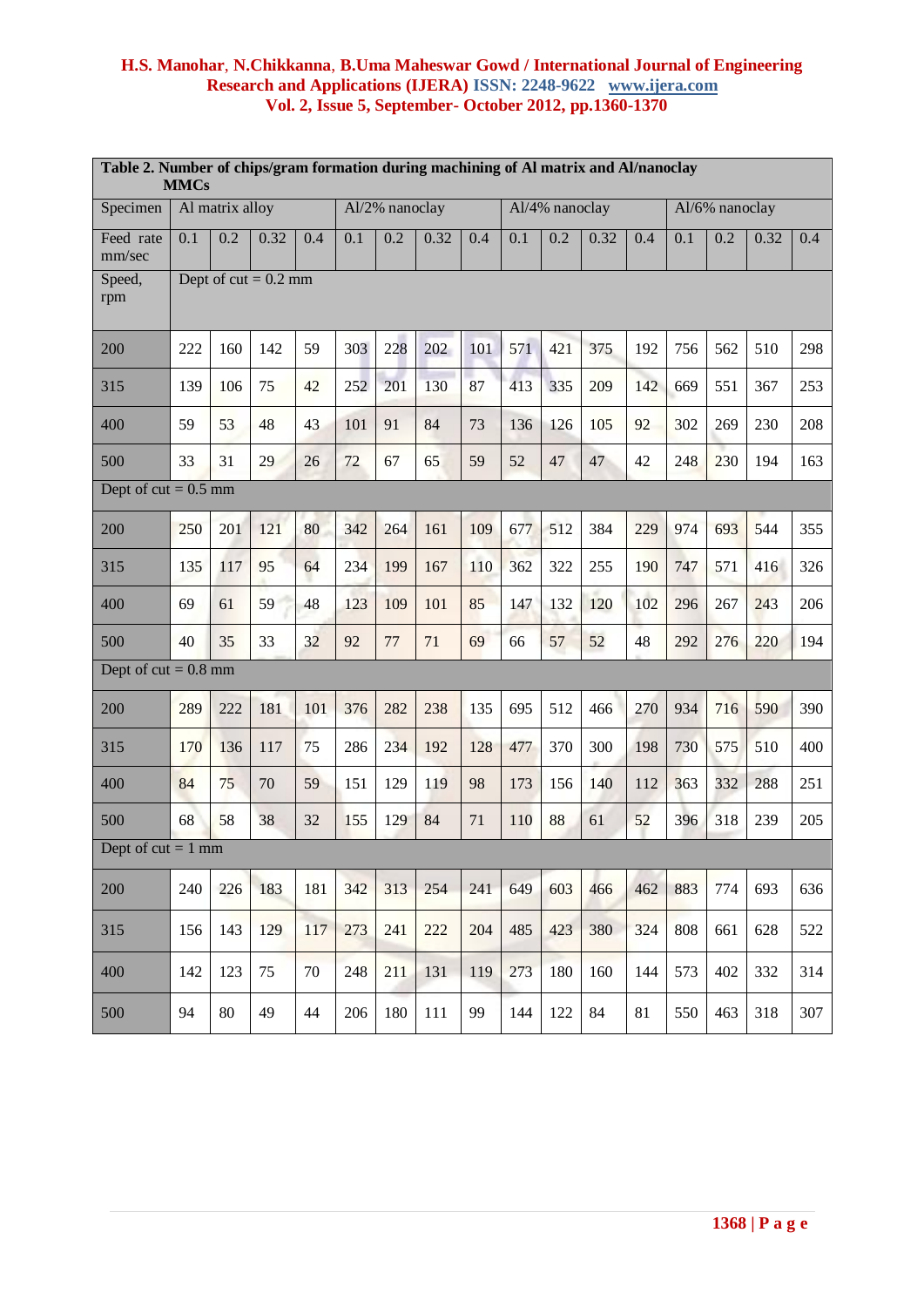### **V. DISCUSSION**

It has been reported that no specific relationship exists between the cutting forces and cutting speed in the beginning of the machining process. It was found that the cutting forces increase with increasing cutting speed while machining the composites. This is due to increase in effective area of contact between the tool and the work piece which indirectly increases frictional forces at the tool-work piece interface [8]. The variation in the effective contact area at the toolcutting surface explains the high force components involved in machining.

The test results show that the magnitude of forces measured during the machining of composite material is more when compared to the base alloy. However, the increase in the amount of force is not too high in the case of matrix alloy but in the case of particulates reinforced composites it is very high [9]. The tool life is limited by the amount of wear the tool experiences.

Examination of the wear land on the tool tip showed significantly scratched grooves parallel to the direction of chip flow and work piece movement. Such grooves are usually found in Metal Matrix Composites (MMCs) reinforced with hard dispersoids like nanoclay and are formed by the mixture of two-body and three-body abrasion between the work piece and the tool which is mainly due to the hard nature and irregular shape of the reinforcement and the loose reinforcement found during machining. Since glass short particulate reinforcement is also a hard reinforcement, obviously grooves were found parallel to the direction of chip flow [10].

The cutting speed has a more dominant influence on the volume of the material removal rate. If maximum cutting time between the tool changes is needed, a lower feed rate is preferable. A better surface finish can also be obtained, under these conditions. On the other hand, if greatest amount of material removed per tool is desired, then the largest possible feed rate should be chosen after giving proper consideration towards surface finish [11].

The cutting forces involved in machining the composites with reinforcement were found to be greater than that of all other composites including unreinforced alloy. Examination of the cutting tools revealed that the chip/tool contact lengths were shorter with the MMCs than the parent alloy. Hence it appears that the increase in cutting forces is explained by the presence of reinforcement, which reduces chip/tool adhesion and shear at the interface.

The most significant finding from the cutting force measurements was their sensitivity to tool wear [12].

The nature of the chip formed during machining of the composite as well as the matrix alloy changes with extent of the tool wear. When the tool is sharp, long washer type helical chips are formed, sometimes accompanied by small amount of washer type helical chip flow by the tool holder. Once the tool starts getting blunt, chip formed changes into short washer helical type. It is mainly due to that Al alloy is relatively softer and tends to adhere to the face of the cutting tool during machining. The material begins to pile-up on the tool resulting in a longer chip [13]. The nanoclay reinforcement content in the composite probably avoids the occurrence of shearing ahead of the cutting tool continuously without fracture and causes rapture intermittently producing segments of chips with smaller lengths. Hence the composite material which produces shorter chips without chip breakers is well suited for industrial applications.

#### **VI. CONCLUSIONS**

- The power consumed for machining the composite is higher than that of the unreinforced alloy.
- $\triangleright$  The work required for machining under similar cutting condition increases for the composite when compared to the unreinforced matrix.
- Frictional force is seen to increase in the case of the composite and to reduce it cutting conditions need to be optimized.
- $\triangleright$  Shear strain is minimum under the optimized cutting condition for the composites.
- $\triangleright$  Material removal rate increases with the depth of cut and speed for the composites when compared to the unreinforced alloy matrix.
- $\triangleright$  Power consumption and tool wear are higher for composites than that for the matrix alloy.

#### **REFERENCES**

- 1. C.Y.H. Lim, D.K. Leo, J.J.S. Ang, M. Gupta, Wear of magnesium composites reinforced with nano-sized alumina particulates *Wear*, *Volume 259, (1–6) (2005)*, pp. *620-625*
- 2. Chaojun Ouyang, Minsheng Huang, Zhenhuan Li, Lili Hu, Circular nanoindentation in particle-reinforced metal matrix composites: Simply uniformly distributed particles lead to complex nanoindentation response Computational Materials Science, Volume 47,( 4), 2010, Pages 940-950
- 3. A.R. Chambers, The machinability of light alloy MMCs, Composites Part A: Applied Science and Manufacturing, Volume 27, Issue 2, 1996, Pages 143-147.
- 4. Ibrahim Ciftci, Mehmet Turker, Ulvi Seker, CBN cutting tool wear during